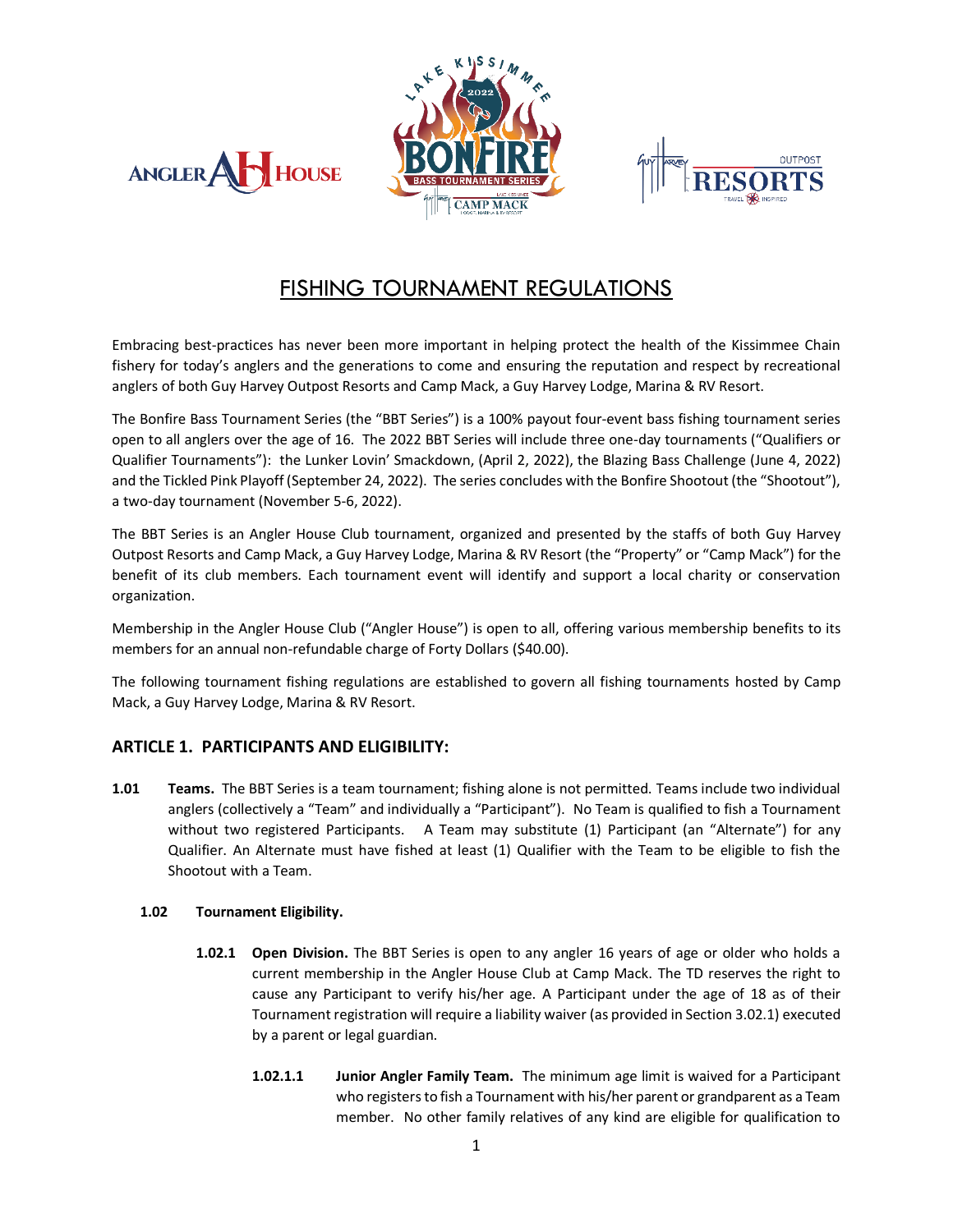fish with a junior angler and only these two persons may occupy a boat while fishing. Family teams can participate in either the Open Division (or Family Division provided the junior angler meets the school eligibility requirements of the Family Division).

- **1.02.2 Family Division.** A Family Team may register to fish in the Family Division, provided that at the time of registration, the Junior Angler is enrolled in elementary or high school. A Junior Angler who graduates high school during calendar year 2022 is also eligible. Upon request of tournament officials, all Family Team anglers must be able to provide proof of Family Team and Family Division eligibility.
- **1.02.3 Shootout.** A Team must fish two of the three Qualifiers to qualify for the Shootout.
- **1.02.4 Ineligible Parties.** Any candidate for competition who, in the judgment of the TD, is (i) disabled in such a manner as to unfairly hinder their Team partner or endanger the safety and well-being of their Team partner or themselves shall not be eligible (ii) is an employee, officer or director of Guy Harvey Inc., Guy Harvey Outpost Resorts or Camp Mack including members of their immediate families (spouse, parents, children and siblings, regardless of where they live) are ineligible and (ii) is not a member of the Angler House Club at Camp Mack.
- **1.03 Registration.** For each BBT Series Tournament, a completed registration form must be submitted to the TD or Camp Mack, deemed accepted by TD only upon full payment of the Tournament Entry Cost, the deadline dates for which is in accordance with **Section 1.05.1** below.
- **1.04 Incorporation of Tournament Regulations.** The BBT Series will adhere to tournament practices and regulations established by Guy Harvey Outpost Resorts and Camp Mack (the "Property") as provided herein (the "Tournament Regulations"). By their registration in any BBT Series Tournament, Teams and Participants agree to comply with the Tournament Regulations, and with all Federal, State and local laws. Subject to the Tournament Regulations, all decisions of the Tournament Director, including disqualification or expulsion of a Team or Participant from the BBT Series or any of its Tournaments are final and binding on Teams and Participants without appeal.

# **1.05 Entry Costs**:

- **1.05.1 Open Division.** Single day tournament registration will be \$200/Team and the Shootout will be \$300/Team and will include a \$40 Entry into Big Fish Pot. Additionally, each Participant must be a member of the Angler House Club, with a \$40 yearly fee for 2022. **Payment**. Payment may be mailed to the Property or paid at the Camp Mack Outfitter Store in cash or check, or paid online at [www.BonfireSeries.com.](http://www.bonfireseries.com/)
- **1.05.2 Family Division.** Single day tournament registration will be \$100/Team and Shootout will be \$150/Team and will include entry to the Big Fish Pot. Additionally, each Team must be a member of the Angler House Club, with a \$40 yearly fee for 2022. Payment may be mailed to the Property or paid at the Camp Mack Outfitter Store in cash or check, or paid online at [www.BonfireSeries.com](http://www.bonfireseries.com/)
	- **1.05.2.1 Qualifier Payment.** Payment is due no later than 6:00 pm on the Friday of the Captain's Meeting for the Qualifier Tournaments. Registrations received after this date and as late as the first day of fishing are subject to the Tournament Director's approval, granted at its sole discretion. A \$50.00/Team Late Fee will be payable for an approved late registration.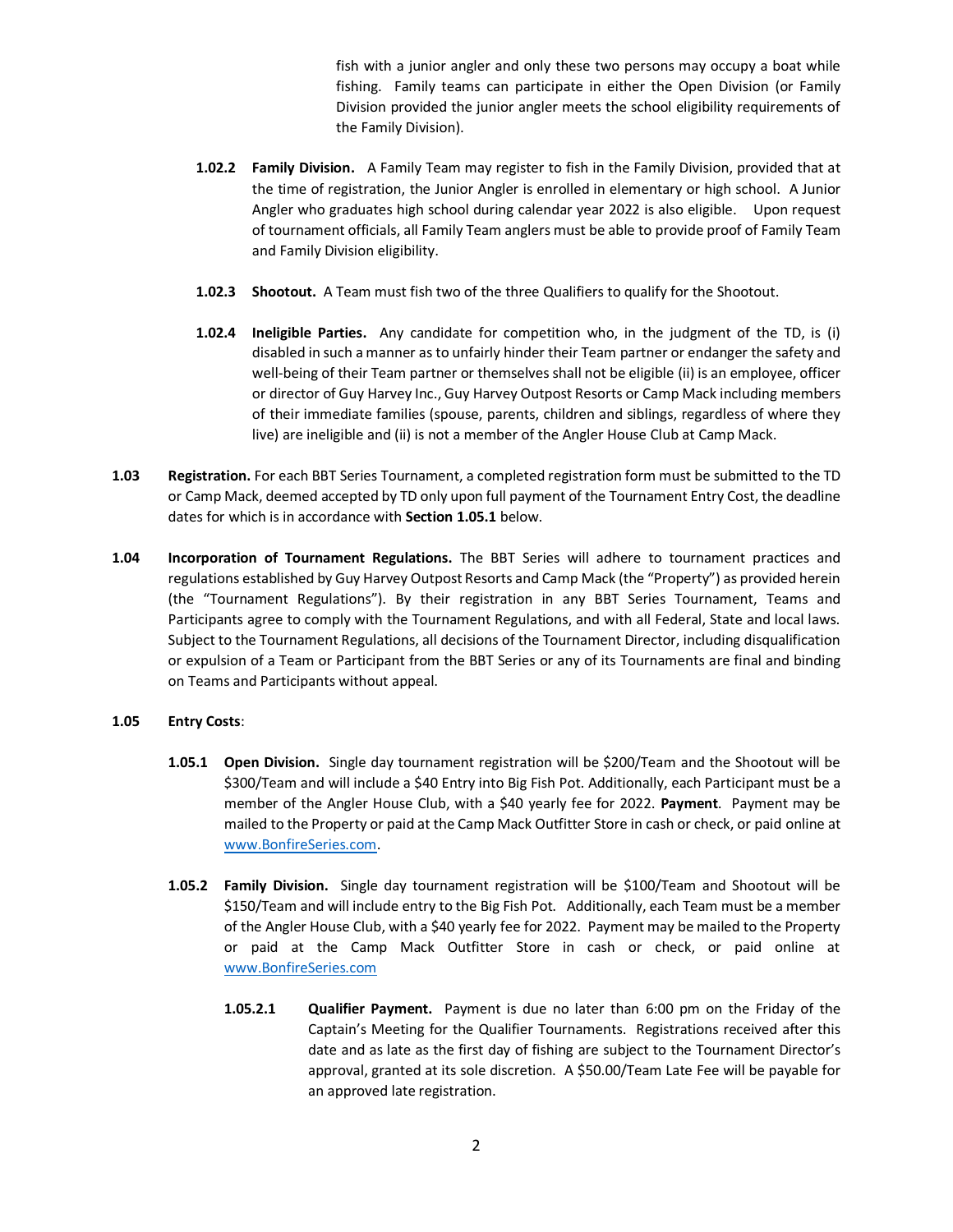- **1.05.2.2 Shootout Payment.** The Shootout Entry Fee MUST BE received no later than October 31, 2022. No late registration will be accepted.
- **1.05.2.3 Non Refundable.** All Tournament registration entry fees are NON- REFUNDABLE.

# **ARTICLE 2. FORMAT**

- **2.01 General.** Winners of each Qualifier and the Shootout will be determined by the heaviest accumulated weight per team.
- **2.02 Captain Meeting**. Each Qualifier and the Shootout will have a captain's meeting at 6:00 pm on the day preceding the first competitive day of fishing.
- **2.03 Payout.**
	- **2.03.1 General.** Tournament payouts, based on paid registrations as allocated by the provisions of this Section 2.03, will be awarded 1 spot for every 7 teams entered for each of the Open Division and the Family Division. These are separate divisions and registration fees are not comingled for purpose of establishing payouts.
	- **2.03.2 Payout**. Based on a 70-boat entry in either Division the payout will be awarded as follows:  $1^{st}$  $(35\%)$ ,  $2^{nd}$   $(17.5\%)$ ,  $3^{rd}$   $(15\%)$ ,  $4^{th}$   $(10\%)$ ,  $5^{th}$   $(7\%)$ ,  $6^{th}$   $(5\%)$ ,  $7^{th}$   $(4\%)$ ,  $8^{th}$   $(3\%)$ ,  $9^{th}$   $(2\%)$  and  $10^{th}$   $(1.5\%)$ . **In the event of fewer boat entries, The TD reserves the right to modify payouts at its sole discretion provided the total of any revised payouts is 100% and such modification is announced no later than the Tournament's Captains Meeting.**
		- **2.03.2.1 Qualifier Tournament Payout.** Eighty-percent (80%) of registration fees collected in each Division for that Qualifier Tournament, with the remaining twenty-percent (20%) of registration fees reserved for payout at the Shootout Tournament. **There is no guaranteed minimum payout.**
		- **2.03.2.2 Shootout Tournament Payout.** One-hundred percent (100%) of Shootout registration fees plus the total of fees reserved from Qualifier Tournaments, with each Division accounted for separately**. There is no guaranteed minimum payout.**
	- **2.03.3 IRS Reporting.** Prior to payment of any winnings, a Participant will be required to fill out a W-9 form.
- **2.04 Prizes.** Prizes other than money may be awarded from time to time at the discretion of the TBB Series organizer. A winning Participant's failure to accept any such prize in person results in forfeiture of the prize and at the sole discretion of the TBB Series organize, award of the prize to other Participants.
- **2.05 The Shootout**. The Shootout will be limited to those fifty (50) qualifying Participants having the greatest number of Points in their Division accumulated from the Qualifier Tournaments. The first-place Team winner of a Qualifier Tournament shall be awarded 200 points, with each following place reduced by one point (i.e. 199 points to second place, 198 to third place etc.). Team point standings will determine order of launch at the Shootout.
- **2.06 Family Division Trophy**. At the conclusion of the Shootout Tournament and BTT Series, Family Division Team having the greatest accumulated team weight shall be awarded the BTT School of the Family Team Perpetual Trophy.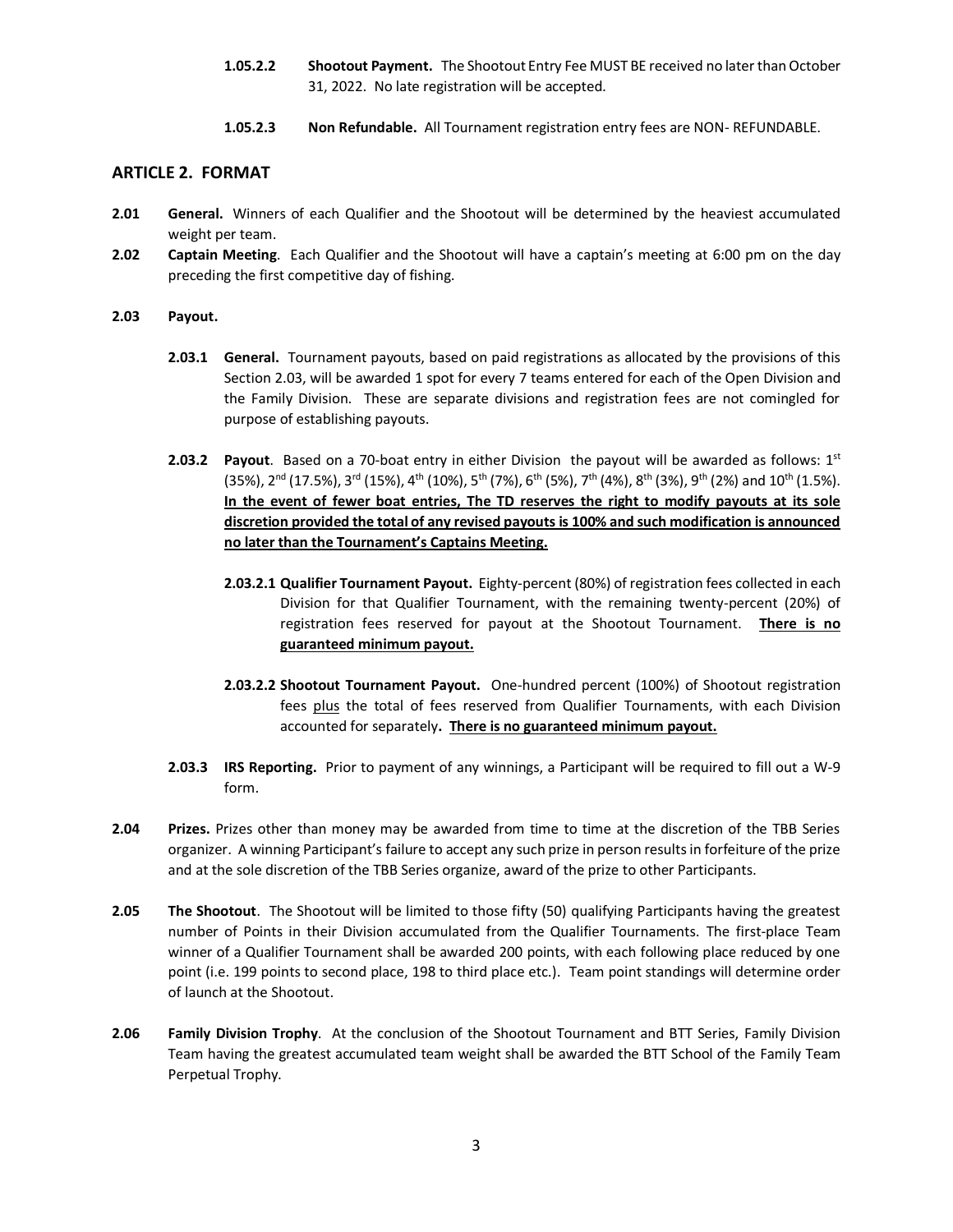- **2.07 Big Fish.** A side pot for the single largest bass caught in any Qualifying Tournament is included in the tournament registration fee for all teams of \$40 per team for the Open Division and \$20 per team for the Family Division for qualifying tournaments and \$40 per team for Shootout. A dead fish is not qualified to win the Big Fish award.
- **2.08 Fishing Boundaries.** Kissimmee Chain of Lakes, which includes Lake Toho, Lake Cypress, Lake Hachineha, Lake Tiger and Lake Kissimmee. Boundaries DOES NOT include Kissimmee River below lock on Highway 60. Only those waters open to ALL public fishing will be considered tournament waters. All angling must be done from the boat. No fishing is permitted within 50 yards of an anchored boat, including by pole, with its trolling motor in the stored position.
- **2.09 Tackle.** At any time, only one rod with no more than one lure is allowed for fishing. Additional rods or baits in the water while fishing are prohibited. Other rods ready for use are allowed in a boat but every cast and retrieve must be completed before another cast is made. Only artificial lures are permitted. Liquid fish attractants are allowed. No underwater cameras are allowed during competition. Nets may not have a handle in excess of eight (8) feet in length. All "sight" or "bedding" fish, defined as a fish that can be seen and watched as it approaches a lure, must be caught such that the hook point protrudes from inside the mouth. There is no trolling or dragging of lures, and the use of multi-lure rigs or snagging of fish is prohibited. The TD reserves the right at any time to board a Team boat to inspect a Team's tackle and the condition of fish within the Live Well.
- **2.10 Tournament Hours**: Safe light until 3:00pm., subject to adjustment at any time at the discretion of the TD. Each Participant will be assigned a boat number and chip which must be put on the tournament board prior to check in time.
	- **2.10.1 Late Penalty**. Participants will be deducted 1 lb. for each minute late arrival to check-in, and automatically disqualified after 15 minutes.
- **2.11 Emergency or Break down**: in event of an emergency or break down, a Team shall contact the TD to request assistance, and failing the ability to contact the TD, contact any another Team to request assistance. If assistance includes requiring Participants and their fish to be transferred to the boat offering assistance (the "Rescue Boat"), Participants must identify their fish with some sort of marker or separation system before boarding the Rescue Boat. Fishing from a Rescue Boat by any rescued Team is not permitted.
- **2.12 Polygraphs.** At its sole discretion, the TD has the right to require any Participant to take a polygraph test, the cost of which shall be the responsibility of the Tournament. Refusal to take or failure to pass the test WILL result in Tournament disqualification.
- **2.13 Enforcement.** Enforcement of Tournament Regulations is the responsibility of the Tournament Director (the "TD"). The TD will have the right and sole discretion to interpret all Tournament Regulations and be responsible for the enforcement and compliance of the Tournament Regulations by all anglers participating in the BBT Series and any individual BBT Tournament (a "Participant").
	- **2.13.1 Right to Disqualify a Participant.** At its sole discretion, the TD shall have the right at any time to disqualify any Participant from any individual Tournament (including any future Tournament in the BBT Series then remaining in the calendar year) for failure to adhere to Tournament Regulations. In such event, any registration entry fees paid by the Participant are forfeited.
- **2.14 Protests.** Any protest must be presented in writing to TD prior to launch or during weigh-in hours, providing detail regarding the alleged infraction (the "Protest") reasonably sufficient in the opinion of the TD to evaluate the Protest and be accompanied by a cash fee of \$100 (the "Protest Fee"). The Protest shall be deemed valid and duly filed only in the event the TD shall have issued a written receipt (the "Protest Receipt") for the Protest Fee. The Protest Fee will be returned if the Protest is upheld by the TD.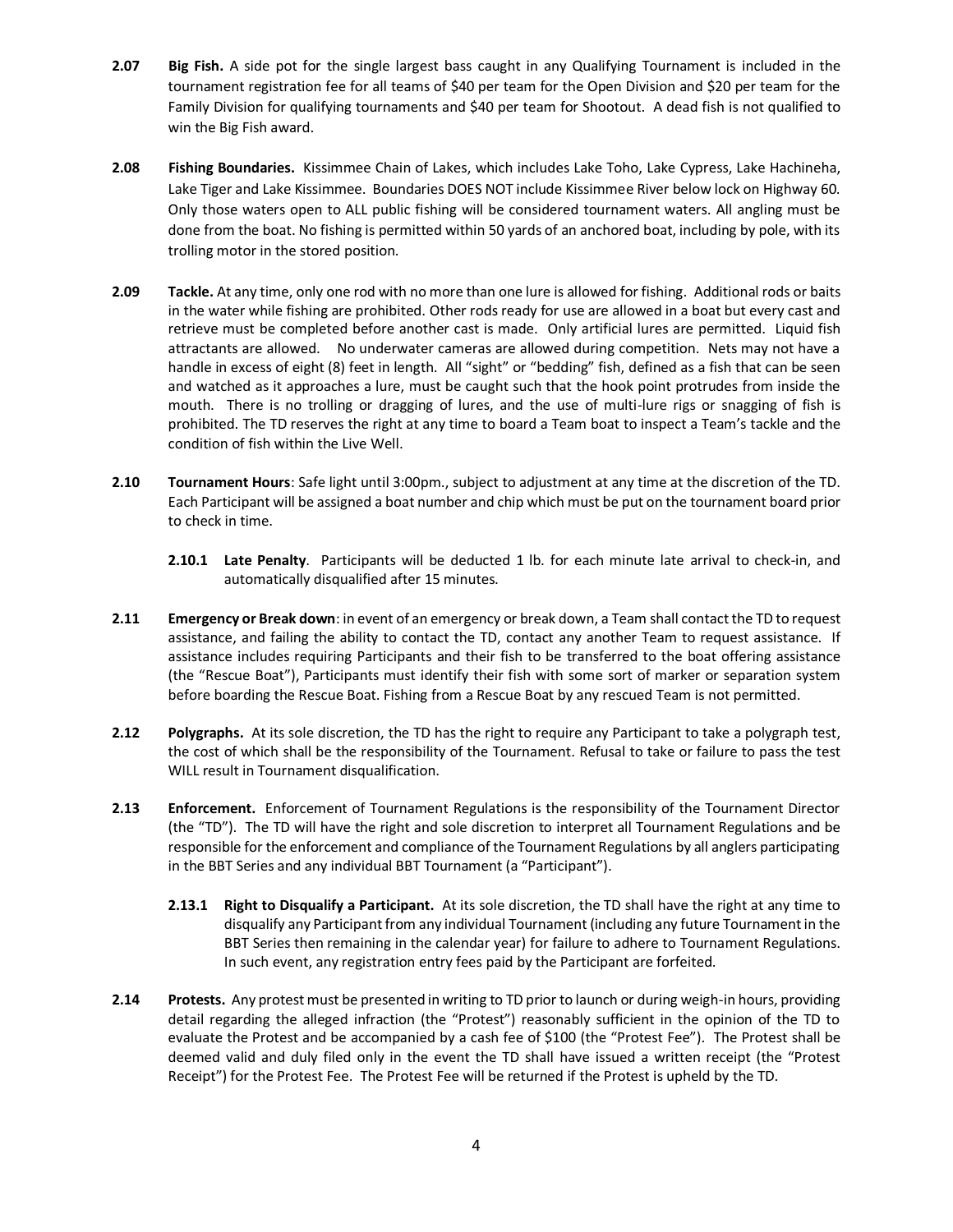- **2.14.1 Protest Determination.** Upon issuance of Protest Receipt, the TD shall promptly undertake such investigations of Participants and Teams as the TD determines necessary in its sole discretion and confer with the Tournament Committee as to the result of its investigations, whereupon the TD shall decide to uphold or dismiss the Protest. The Tournament Committee shall consist of one individual selected from officials of each of Guy Harvey Outpost Resorts and of Camp Mack. To the extent practical all Protests shall be decided in the order in which filed. Upon the distribution of any cash winnings for any Tournament, all Protests, if not sooner decided upon, shall automatically be deemed denied.
- **2.14.2 Protest Disqualification.** The making of any allegations or accusations by a Participant or Team against another Participant or Team without a written Protest and payment of the Protest Fee may result in disqualification of the Participant or Team, as determined by the TD at its sole discretion.

# **ARTICLE 3: REGISTRATION**

- **3.01 Documentation.** A properly completed and signed official registration form and entry fee payment must be received by the TD as follows:
	- **3.01.1 Angler Registration. Deadline.** A completed registration form and entry fee payment for any one or more individual Tournaments, or for the BBT Series. The deadline for Qualifier Registration and Payment is 6pm the Friday of the Captains Meeting.. A \$50.00/Team Late Fee will be payable for late registration. The deadline for Shootout Registration is October 31, 2022. No Shootout late registration will be accepted.
	- **3.01.2 Insurance.** During all competition days of any Tournament, no Participant may operate a boat unless that Participant has documented proof of a minimum of \$100,000 per occurrence boating liability insurance covering the boat being used in the tournament. Proof of insurance must be with the boat being used and must cover the Participants using that boat. Random checks may be conducted and any competitor who does not have proof of in-force insurance on board may be disqualified. The Participant's boat insurance carrier and policy number is to be identified on the Team's registration form.
	- **3.01.3 Valid License.** A copy of each Team member's Florida fishing license, valid for the duration of any one or more individual Tournaments, or for the BBT Series.
	- **3.01.4 Entry Costs.** Payment of the Team's registration entry fee for each and any BBT Series Tournament must accompany Tournament Registration. Team Registration and Payment may be mailed to the Property or paid at the Camp Mack Outfitter Store or paid online at www.BonfireSeries.com. **All Tournament entry payments are NON-REFUNDABLE.**

# **3.01.4.1 Open Division**

|            | <b>3.01.4.1.1 Qualifier Entry Fee. \$200/Team/Tournament</b> |
|------------|--------------------------------------------------------------|
|            | <b>3.01.4.1.2</b> Shootout Entry Fee: \$300/Team.            |
| 3.01.4.1.3 | Anglers Club Membership: \$40/person yearly fee for 2022.    |
|            |                                                              |

#### **3.01.4.2 Family Division**

|            | <b>3.01.4.2.1 Qualifier Entry Fee: \$100/Team/Tournament</b>  |
|------------|---------------------------------------------------------------|
|            | 3.01.4.2.2 Shootout Entry Fee: \$150/Team                     |
| 3.01.4.2.3 | <b>Anglers Club Membership:</b> \$40/team yearly fee for 2022 |

.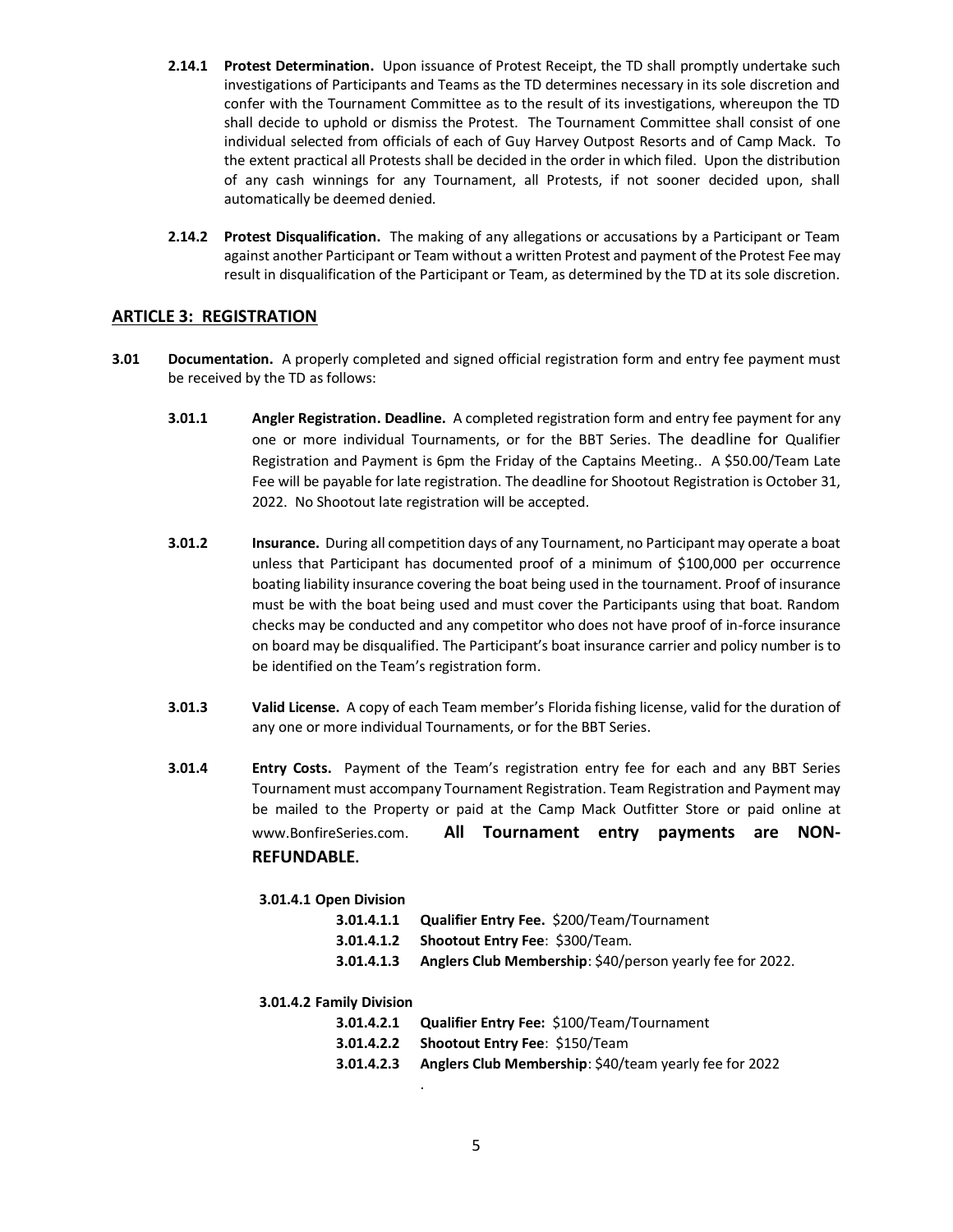# **3.01.4.3 Big Fish Entry Fee:** \$40/Team for Open Division and \$20/Team for Family Division on qualifiers and \$40/Team for Shootout. (**FOR 2022, this fee is included in Tournament Registration Fee)**

- **3.02 Risk of Injury.** Participants are aware he/she/they are participating in a physical activity in the sport of fishing that may be dangerous and can cause injury. These activities may involve severe cardiovascular stress and possible violent contact. Participants understand and acknowledge the activities involve certain risks including, but not limited to, death, serious neck and spinal injuries resulting in complete or partial paralysis, brain damage, and/or serious injury to virtually all bones, joints, muscles and internal organs, and property damage. Although particular Tournament Regulations, equipment, and personal discipline may reduce the risks associated with participating in the BBT Series, the risk of serious injury does exist and cannot be completely eliminated. Safe boat conduct must be observed at all times by Participants.
	- **3.02.1 WAIVER & RELEASE AGREEMENT: BY REGISTRATION TO PARTICIPATE IN ANY BBT SERIES TOURNAMENT, YOU, AS A PARTICIPANT, UNDERSTAND AND AGREE THAT AS CONSIDERATION FOR BEING ALLOWED TO PARTICIPATE IN ANY BBT SERIES EVENT, WHETHER PRIOR TO COMMENCEMENT, DURING THE ACTUAL EVENT AND/OR DURING ANY POST-EVENT FESTIVITIES, YOU ARE DOING SO AT YOUR OWN RISK. THE BBT SERIES AND ITS OWNERS, MANAGERS, EMPLOYEES, AGENTS AND SPONSORS (COLLECTIVELY "BBT"), SHALL NOT BE LIABLE FOR ANY DAMAGES, CLAIMS OR CAUSES OF ACTION ARISING FROM PERSONAL INJURIES OR PROPERTY DAMAGE SUSTAINED IN, ON OR ABOUT THE PREMISES OR WATERWAYS USED FOR ANY BBT SERIES EVENT, SPECIFICALLY INCLUDING, BUT NOT LIMITED TO, ALL BOAT LAUNCHES, BODIES OF WATER, PARKING LOTS OR OTHER PUBLIC OR PRIVATE AREAS USED FOR ANY BBT SERIES EVENT. AS A PARTICIPANT, YOU ASSUME FULL RESPONSIBILITY FOR ANY INJURIES OR DAMAGES WHICH MAY OCCUR DURING ANY BBT SERIES EVENT, HOWEVER CAUSED, REGARDLESS OF WHETHER SUCH INJURIES OR DAMAGES ARE CAUSED BY THE NEGLIGENCE OF BBT.**

# **ARTICLE 4: SAFETY**

- **4.01 General.** Safe boat conduct must be observed at all times by Participants and Teams. The TD shall have the automatic right to disqualify any Participant or Team without appeal for failure to abide by the provisions of this **Article 4**
- **4.02 Immediately Disqualifying Activities.** At any time during the Tournament, in the event of any failure of a Participant to comply with the below provisions as determined by the TD at its sole discretion, the TD shall have the right to cause any or all of the following actions: (a) immediately terminate the Tournament, (b) immediately disqualify and expel the Participant from the Tournament, (c) revoke and refuse Participants use of the Property for the duration of the Tournament and (d) deny any future use of the Property by the Participant.
	- **4.02.1 Prohibited Substances.** During Tournament event hours no alcoholic beverages or drugs (other than those purchased over-the-counter or prescribed by a licensed physician) are to be consumed by Participants or allowed in Participants' boat until the final hourly weigh-in is complete and/or polygraph examinations (if applicable for the Tournament) are complete.
	- **4.02.2 Firearms.** No firearms will be allowed in any Participant's boat during tournament hours.

# **4.02.3 Safety Equipment**

**4.02.3.1 Kill Switch.** All boats must be equipped with some type of emergency ignition cutoff device (kill switch) on any remote steered outboard while main engine is in use. Ignition cut-off device (kill switch) must operate properly, which means when the kill switch is activated the outboard main engine must stop running immediately. The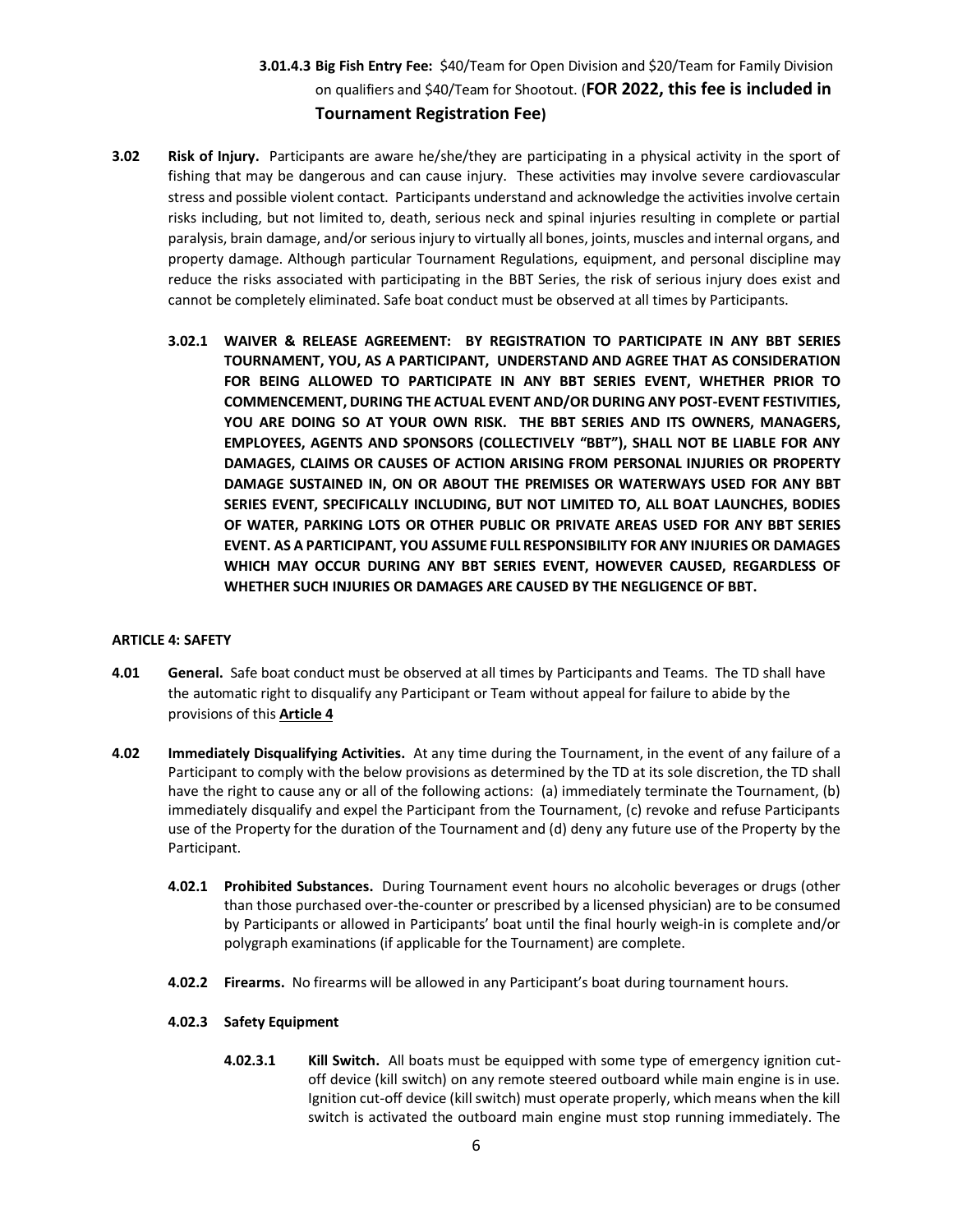ignition cut-off device (kill switch) must be attached to the boat operator at all times while the outboard main engine is in use.

- **4.02.3.2 USCG Equipment**. All boats shall have USCG safety equipment in proper working order, including navigation lights, signaling device and anchor.
- **4.02.3.3 Life Vests.** U.S. Coast Guard approved life jackets are required for each person on board a boat during competition. Life jackets must be worn and strapped, snapped, or zippered securely, and maintained in that condition until the combustion engine is out of gear or shut off.
- **4.02.3.4 Boat and Horsepower.** A Team boat must be a minimum of 12 feet with a maximum horsepower of 250 HP or that certified on a U.S. Coast Guard horsepower-rating plate attached to the boat by the manufacturer. Posted speed limits must be observed and all boats must be operated in a safe manner.
- **4.02.4 Remedy to Disqualification.** In the event of a two-day tournament, any Participant cited by the TD for violation of the above Safety Equipment provisions shall have until the start of the next following day of fishing to remedy the violation to the reasonable satisfaction of the TD, providing however if not so remedied, the Participant is disqualified and expelled from the Tournament

#### **ARTICLE 5: SPORTSMANSHIP AND CONSERVATION**

- **5.01 General.** The favorable public reputation of the sport of fishing, sustainable fishing, the Property, its staff, sponsors, partners and officials is of paramount importance. Accordingly sportsmanship, courtesy, safety and bass conservation are required by every Tournament and from every Participant. In the event of any act by a Participant that compromises the integrity of the sport, or the reputation of the Property or violation of the sections herein below, the TD shall have the right to any or all of the following: (a) immediately terminate the Tournament, (b) immediately disqualify and expel the Participant from the Tournament, (c) revoke and refuse Participants use of the Property for the duration of the Tournament and any subsequent Tournament in which the Participant is registered.
	- **5.01.1 Courtesy.** Participants shall act in a professional and courteous manner at all times during a Tournament, especially with regard to Property staff, guests and all non-participants.
	- **5.01.2 Live Wells**. At Tournament start, all boats must be equipped with a properly operating live well system. There must never be any more fish in live wells than a five (5) fish Tournament limit in total at one time. Fish must be culled immediately upon catch to maintain the five (5) fish limit.
	- **5.01.3 Electronic Communication**. During the official competition days of the Tournament, the use of any two-way communication device for the purpose of locating or catching fish is prohibited, providing however, Participants are permitted to use such devices only in the event of an emergency, for business or personal reasons, or for posting photos and videos from the event on social media sites managed by the Tournament. If so equipped, Participants may listen to the marine-band weather information.
	- **5.01.4 Brush Piles.** Unless allowed under the rules of any individual tournament, Participants are expressly prohibited from fishing on any man-made structures ("Brush Piles") placed by the Participant or other anywhere in tournament waters.
	- **5.01.5 Fish Limits/Penalty:** All Participants must use care in handling and keeping fish alive for release after weigh in. There will be no minimum size unless otherwise announced prior to launch. The number of fish in a live well at any time shall never exceed the five (5) fish Tournament limit.